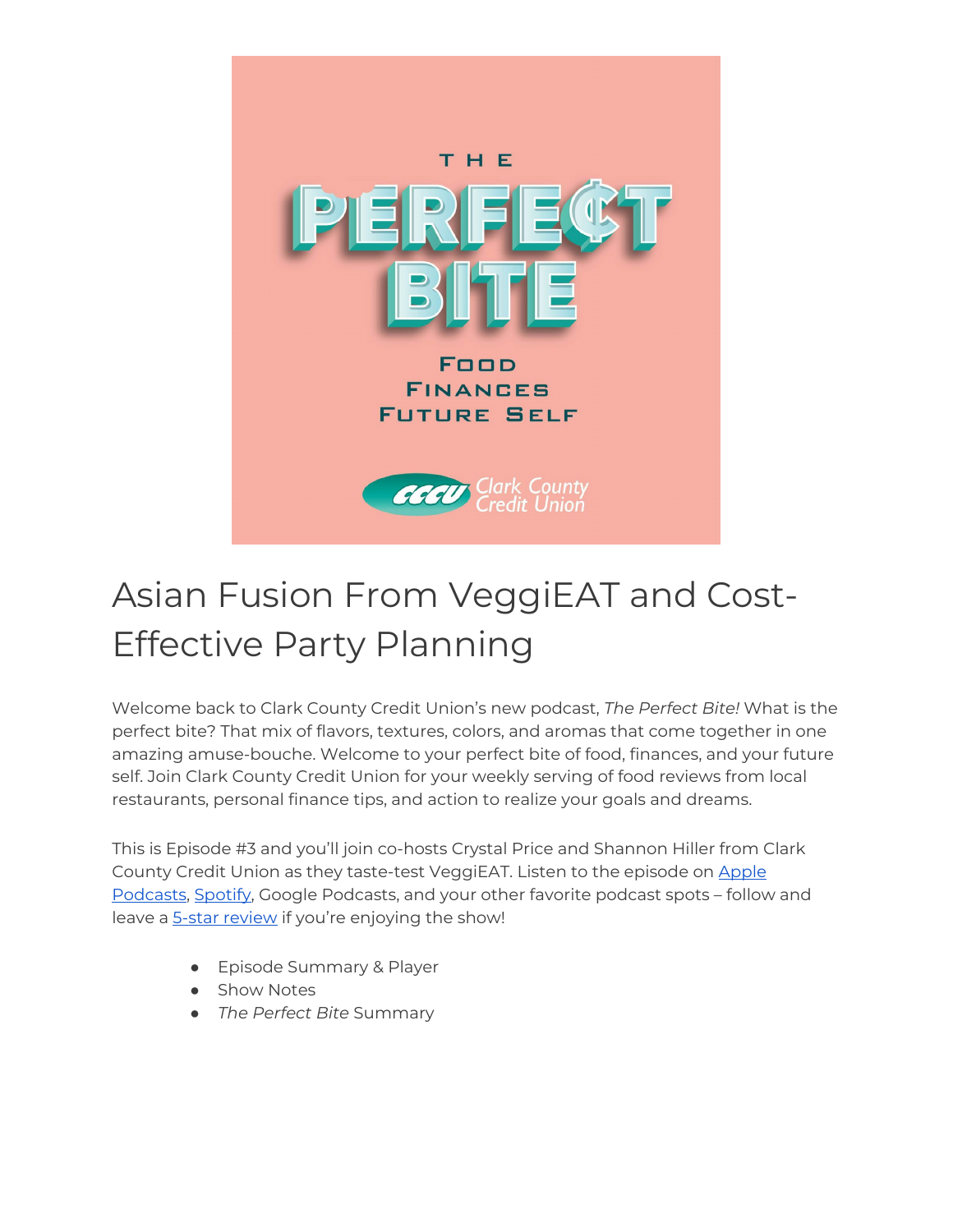## *The Perfect Bite* **Episode #3: Asian Fusion From VeggiEAT and Cost-Effective Party Planning**

In this third bite, join co-hosts Crystal Price and Shannon Hiller from Clark County Credit Union as they step outside their comfort zones to taste-test VeggiEAT, discuss creating a budget for your party, and mental health tricks to get out of your comfort zone. You'll learn party supplies that are great bang for the buck, insights from Gretchen Rubin, and how to use the resources in your circle. This episode covers everything from VeggiEAT to Gretchen Rubin. Here's a small sample of what you will hear in this episode:

- How was VeggiEAT?
- What's it like eating vegetarian?
- How do you get back into the party-planning mode?
- "13 Mental Tricks To Get Yourself Out Of Your Comfort Zone"
- How do you develop your signature item?
- Who are the *Wild Kratts?*
- What is the superhero stance?
- How often does Shannon play tennis?

Learn more at [CCCULV.org](https://www.ccculv.org/) and check out the financial resources at [CUinsight.com.](https://www.cuinsight.com/)

Check out the episode and show notes below for much more detail.

#### **Show Notes**

- **Asian Fusion From VeggiEAT and Cost-Effective Party Planning**
	- [0:16] Welcome to *[The Perfect Bite](https://www.ccculv.org/)*
	- o [0:31] Learn more at [CCCULV.org](https://www.ccculv.org/) and check out the financial resources at [CUinsight.com](https://www.cuinsight.com/)
	- [0:46] [Crystal Price, Shannon Hiller](https://www.ccculv.org/Our-Mission.aspx)
	- **Food: VeggiEAT**
	- [1:14] [VeggiEAT](https://www.veggieatxpress.com/)
	- o [1:29] [Pandemic](https://www.cdc.gov/coronavirus/2019-ncov/index.html)
	- o [1:54] [Vegan,](https://vegan.com/) [Vegetarian](https://vegsoc.org/info-hub/definition/)
	- **Finances: Party Budget**
	- [5:02] How do you get back into the party-planning mode?
	- o [5:42] [Party Planner](https://www.cnet.com/tech/services-and-software/best-party-planning-apps/)
	- [5:53] [Target](https://www.target.com/)
	- [6:27] [Smoker](https://theonlinegrill.com/best-smoker-recipes/)
	- [6:33] [Budget](https://www.ccculv.org/)
	- [8:39] <u>BYOB</u>
	- o [9:06] [Dollar Store](https://www.dollartree.com/)
	- [9:17] How do you develop your signature item?
	- [9:48] [CPA Exam](https://www.aicpa.org/resources/toolkit/cpa-exam)